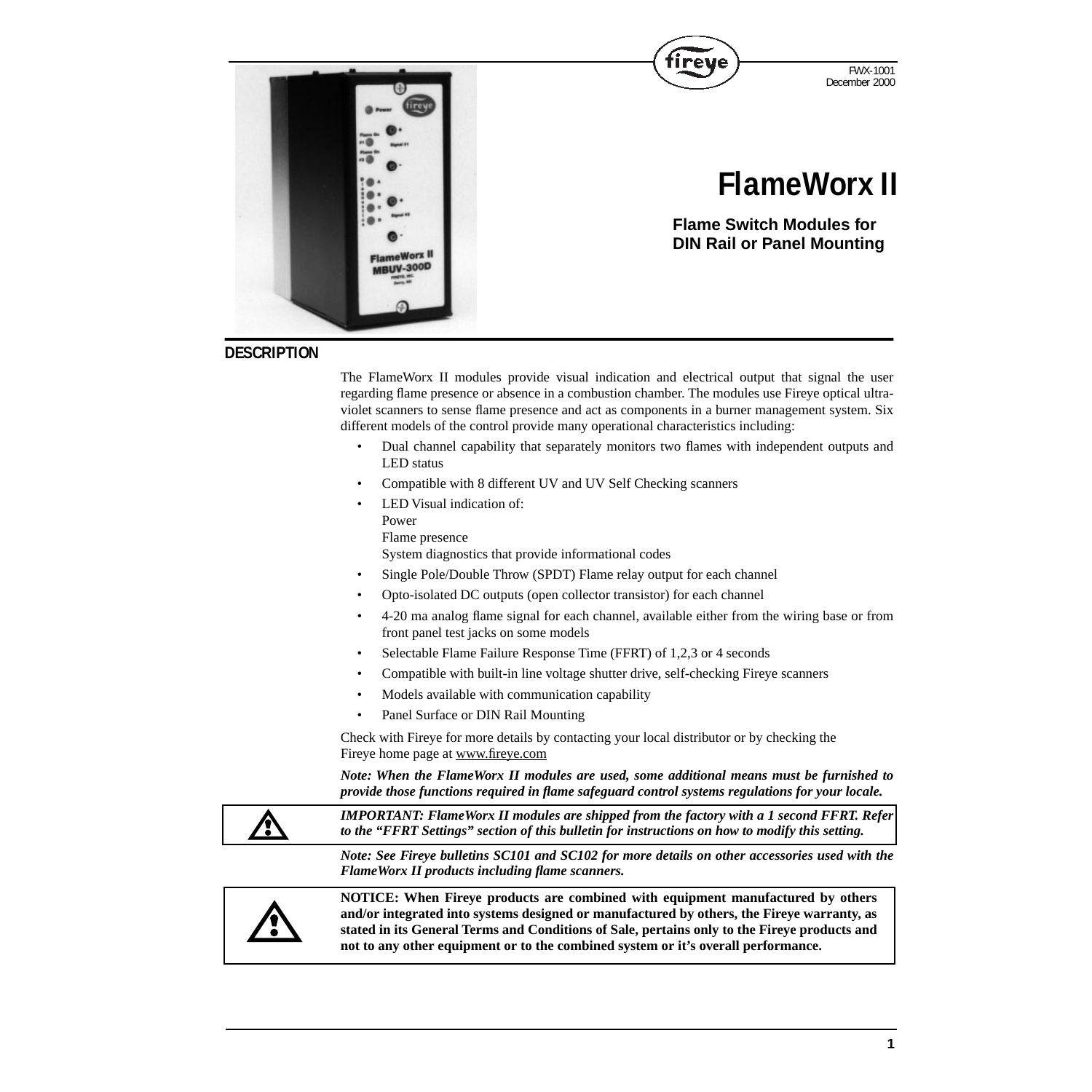# **ORDERING INFORMATION**

| <b>FlameWorx II Model Numbers</b><br><b>Part Number</b> | <b>Description</b>                                                                                  |
|---------------------------------------------------------|-----------------------------------------------------------------------------------------------------|
| MBUV-300D                                               | 2-Channel module with test jacks, use with UV1A, UV2, UV8,<br>45UV3 scanners                        |
| MBUV-310D                                               | 2-Channel module without test jacks, use with UV1A, UV2, UV8,<br>45UV3 scanners                     |
| MBUVS-301D                                              | 2-Channel module with test jacks, use with 45UV5-1007,-1008,-1009<br>scanners                       |
| MBUVS-311D                                              | 2-Channel module without test jacks, use with 45UV5-1007,-1008,-1009<br>scanners                    |
| MBUV-310DC                                              | 2-Channnel module without test jacks, use with UV1A, UV2, UV8, 45UV3,<br>built-in communications    |
| MBUVS-311DC                                             | 2-Channnel module without test jacks, use with 45UV5-1007, -1008, -1009,<br>built-in communications |
| <b>Wiring Base</b><br><b>Part Number</b>                | <b>Description</b>                                                                                  |
| MBB-300D                                                | Wiring base for all UV modules, DIN clip included                                                   |
| <b>Power Supplies</b><br><b>Part Number</b>             | <b>Description</b>                                                                                  |
| MBLPS-100D                                              | Power Supply 120 VAC to 24 VDC for up to 10 Modules, DIN Mounting                                   |
| MBHPS-100D                                              | Power Supply 120 VAC to 600 V. for UV Scanners, DIN Mounting<br>(Will power up to 20 scanners)      |
| MBLPS-200D                                              | Power Supply 230 VAC to 24VDC for up to 10 Modules, DIN Mounting                                    |
| MBHPS-200D                                              | Power Supply 230 VAC to 600 V. for UV Scanners, DIN Mounting<br>(Will power up to 20 scanners)      |
| <b>Mounting Rails</b><br><b>Part Number</b>             | <b>Description</b>                                                                                  |
| 60-2539-12                                              | DIN style mounting rail, 12 inches, mounts up to 4 modules                                          |
| 60-2539-24                                              | DIN style mounting rail, 24 inches, mounts up to 8 modules                                          |
| 60-2539-36                                              | DIN style mounting rail, 36 inches, mounts up to 12 modules                                         |
| <b>Flame Scanners</b><br><b>Part Number</b>             | <b>Description</b>                                                                                  |
| UV1A3                                                   | Ultra-violet scanner, non-self checking applications, 1/2" NPT mount, 3' lead                       |
| UV1A6                                                   | Ultra-violet scanner, non-self checking applications, 1/2" NPT mount, 6' lead                       |
| UV <sub>2</sub>                                         | Ultra-violet scanner, non-self checking applications, 3/8" NPT mount, 3' lead                       |
| UV8A                                                    | Ultra-violet scanner, non-self checking applications, 1/2" NPT 90 deg., 6' lead                     |
| 45UV3-1050                                              | Ultra-violet scanner, non-self checking applications, 3/4" NPT mount                                |
| 45UV5-1007                                              | Ultra-violet self checking scanner, 1" BSP mount, 230 VAC                                           |
| 45UV5-1008                                              | Ultra-violet self checking scanner, 1" BSP mount, 120 VAC                                           |
| 45UV5-1009                                              | Ultra-violet self checking scanner, 1" NPT mount, 120 VAC                                           |
|                                                         |                                                                                                     |

 $^\circledR$ 

fireye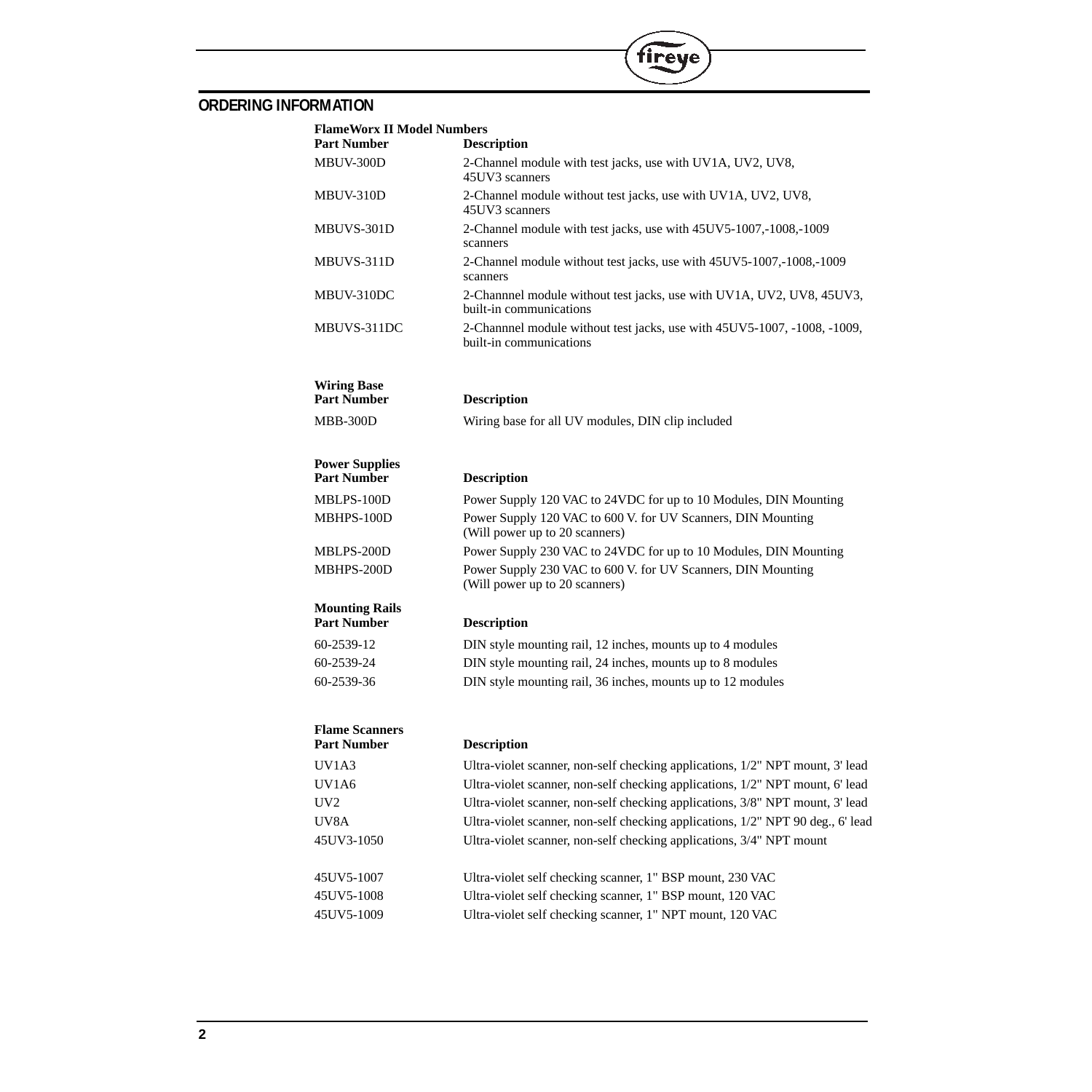

# **PRODUCT SPECIFICATIONS**

| <b>FlameWorx II Modules</b>                                                                                             |           |                                                                                                                                                                                                                                                                                                                                                                   |                           |  |
|-------------------------------------------------------------------------------------------------------------------------|-----------|-------------------------------------------------------------------------------------------------------------------------------------------------------------------------------------------------------------------------------------------------------------------------------------------------------------------------------------------------------------------|---------------------------|--|
| <b>Supply Voltage:</b>                                                                                                  |           | $24$ VAC +10%, -15%, 50/60 HZ<br>$24VDC + 10\% - 15\%$                                                                                                                                                                                                                                                                                                            |                           |  |
| <b>Power Consumption:</b>                                                                                               |           | With two UV scanners of any type<br>2.5 W (110ma @ 24VDC)                                                                                                                                                                                                                                                                                                         |                           |  |
| <b>Flame Relay Output:</b><br>(One per channel)<br><b>Flame Signal Output:</b><br>(Wiring base terminals or test jacks) |           | SPDT 5 Amp Resistive @240VAC, 3 A @24VDC<br>(Due to safety standards spacing requirements, the relay outputs must<br>use the same voltage on both channels)<br>4-20 ma (current source) analog output (1 per channel)<br>Meter requires less than 750 ohms impedance (one per channel).<br>300D & 301 D models have front face test jack access to analog output. |                           |  |
| <b>Opto-Isolated Transistor Output:</b><br>(One per channel)                                                            |           | DC Voltage Only, Polarity Sensitive,<br>32 VDC Maximum, 10ma maximum per output<br>Non Safety Use-Indication Only                                                                                                                                                                                                                                                 |                           |  |
| <b>Power Supplies</b>                                                                                                   |           |                                                                                                                                                                                                                                                                                                                                                                   |                           |  |
| Model                                                                                                                   | Input     | Output                                                                                                                                                                                                                                                                                                                                                            | Max # of Modules/Scanners |  |
| MBLPS-100D                                                                                                              | 120VAC    | 1.4 A @ 24VDC                                                                                                                                                                                                                                                                                                                                                     | 10 Modules/20 Scanners    |  |
| MBLPS-200D                                                                                                              | $230$ VAC | 1.4 A @ 24VDC                                                                                                                                                                                                                                                                                                                                                     | 10 Modules/20 Scanners    |  |
| MBHPS-100D                                                                                                              | 120VAC    | 25mA @ 600 V                                                                                                                                                                                                                                                                                                                                                      | 20 Flame Scanners         |  |
| MBHPS-200D                                                                                                              | $230$ VAC | $25mA$ @ 600 V                                                                                                                                                                                                                                                                                                                                                    | 20 Flame Scanners         |  |
| -40° F to 140° F (-40° C to 60° C)<br><b>Operating Temperature:</b>                                                     |           |                                                                                                                                                                                                                                                                                                                                                                   |                           |  |

**Storage Temperature:**  $-40^{\circ}$  F to  $176^{\circ}$  F (-40° C to  $80^{\circ}$  C)

**Humidity:** 85% RH max. non-condensing

**Shipping Weights:** MBB-300D 1.12 lb. (.5Kg)

MB Modules 2.34 lb. (1.06Kg)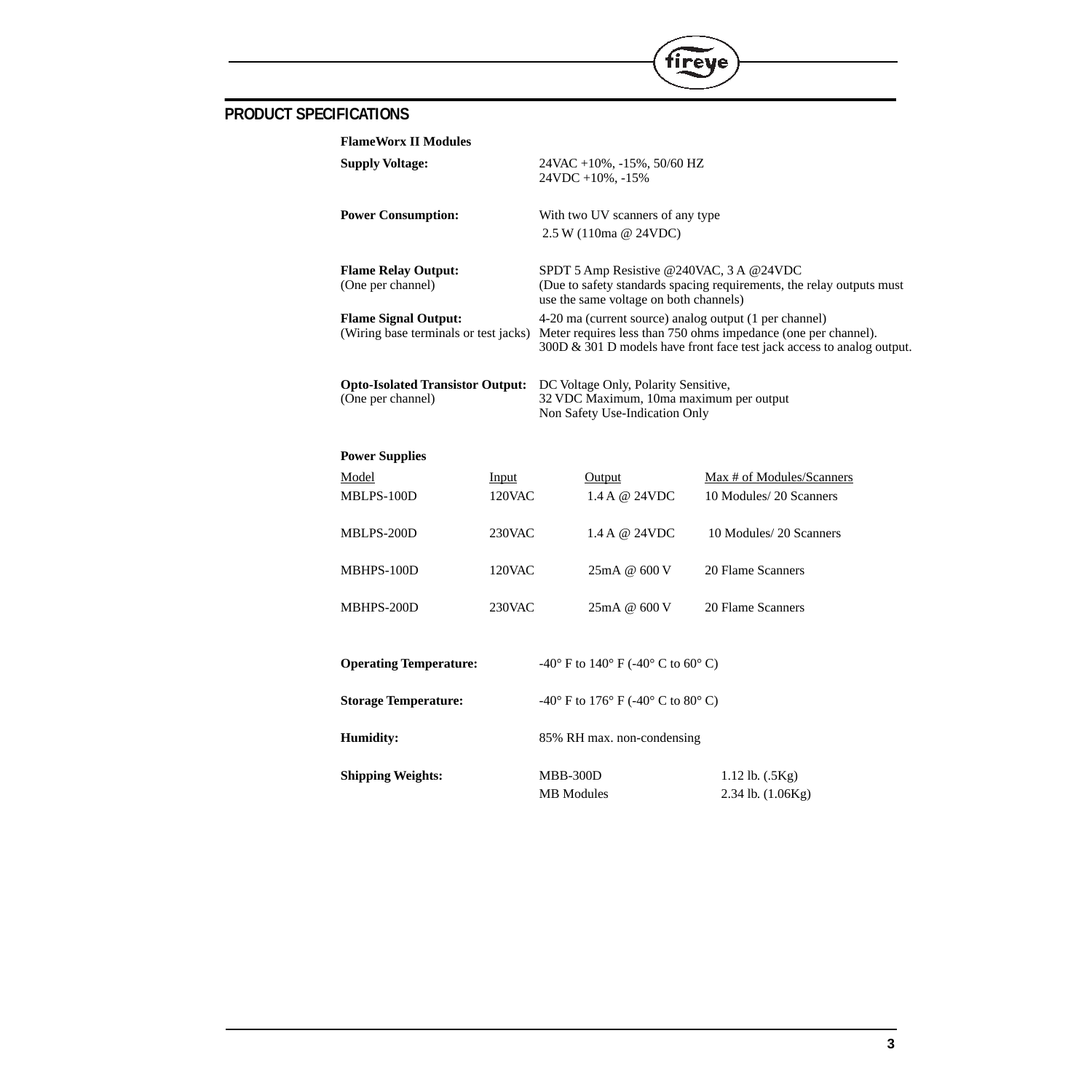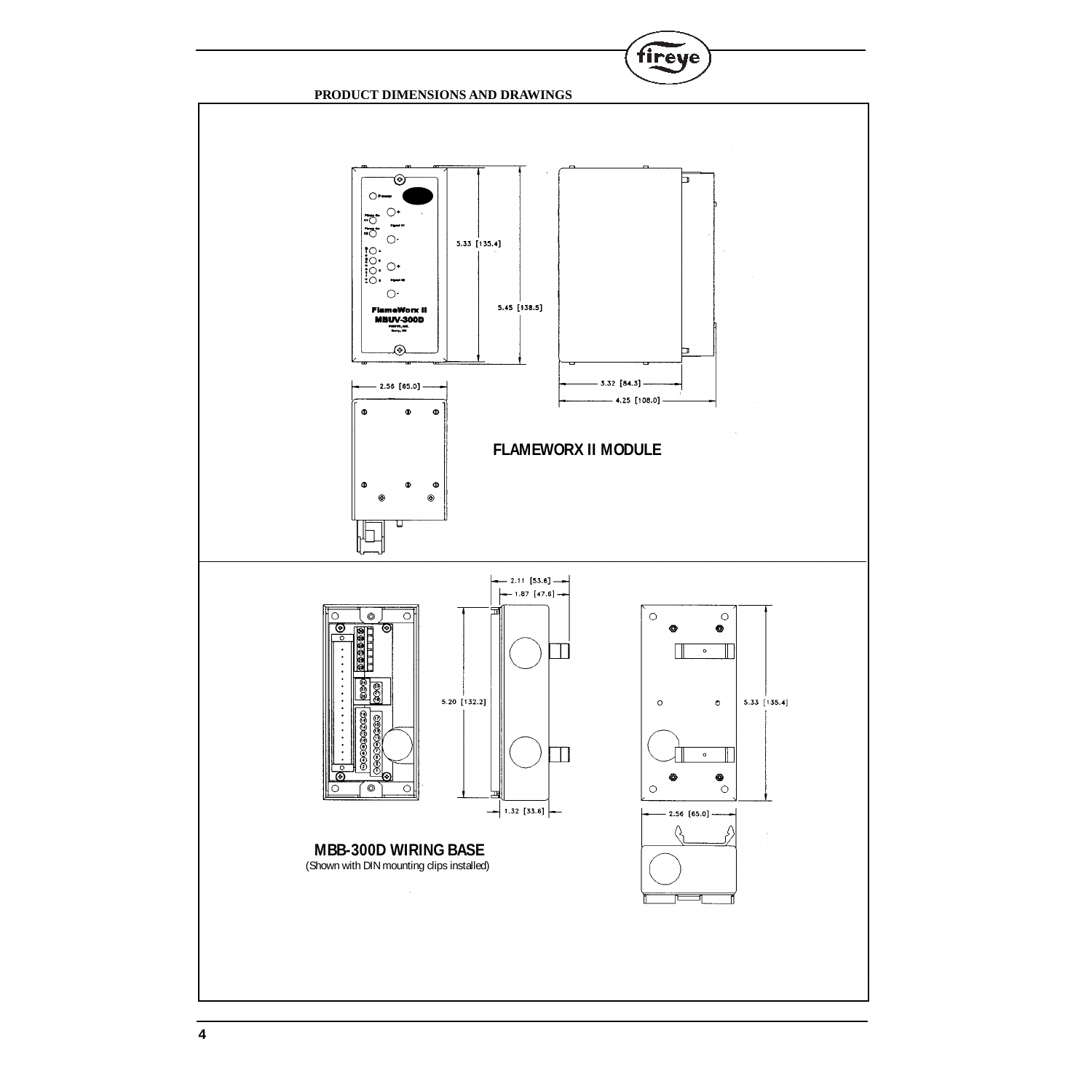# **FUNCTIONAL OPERATION and FEATURES**

#### **Analog Flame Signal**

An analog flame signal is available to the user on terminals 4, 7 and 8 on the wiring base. These will give you a 4-20 ma analog signal for both channels. Channel #1 is found between terminals 4 and 8. Channel #2 is found between terminals 4 and 7. If you have purchased the MBUV-300D or the MBUVS-301D, you will have access to this analog signal from the face of the control as well as from the wiring base terminals. This will allow you to use a portable voltmeter or permanently wire these to a remote meter if you do not want to use the terminals in the wiring base. Meters must have less than 750 ohms impedance.

R)

ireu

Simultaneous operation of both the test jacks and the analog signal from the wiring base is **NOT** allowed. You must use one or the other, but not both. Simultaneous operation will not harm the control, but it will give an incorrect signal at both locations.





**CAUTION: The analog signals must not be used for safety purposes. They are used for indication only.**

# **LED INDICATORS**

#### **Power**

The green Power LED on the face of the control indicates that there is power to the control through the wiring base. If this LED is not lit, check for proper power wiring or other power supply problems.

#### **Flame On**

There are two yellow "Flame On" indication LED's, one for each channel. When the LED is lit, the relay is energized and it is a visual indication that there is flame present at the flame scanner corresponding to the channel that is lit.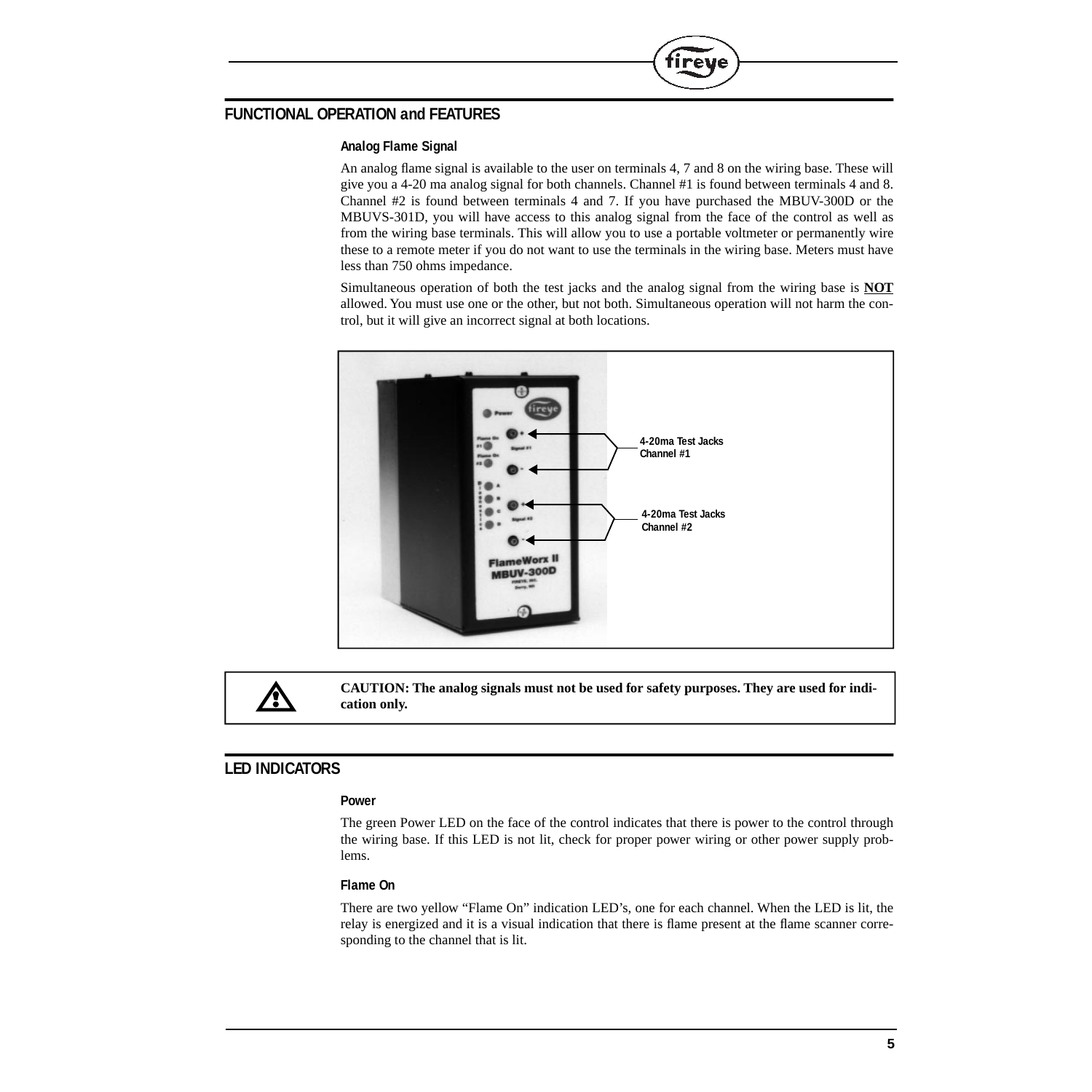

#### **Diagnostics**

The four red diagnostic LED's on the face of the control are designed to give the user information about the control and system failures. There are 4 conditions that can be indicated by various sequences of the LED's. You may activate and de-activate the diagnostic LED's by selecting this function on the underside of the control. When not selected, the LED's will not function under any circumstances.

The LED lights labeled "A" and "B" designate information about Channel 1. The LED lights labeled "C" and "D" designate information about Channel 2.

**Note:** The diagnostic LED function can be de-activated by removing the jumper found on the third pin set on the underside of the module.

**Summary of Codes:**

| LED | SIGNAL        | PROBLEM - SOLUTION                                                  |  |
|-----|---------------|---------------------------------------------------------------------|--|
| A   | <b>STEADY</b> | Channel # 1 Failure - Replace Module                                |  |
| B   | <b>STEADY</b> | Channel #1 Shutter Failure - Check Scanner Wiring - Replace Scanner |  |
| C.  | <b>STEADY</b> | Channel # 2 Failure - Replace Module                                |  |
| D   | <b>STEADY</b> | Channel #2 Shutter Failure - Check Scanner Wiring - Replace Scanner |  |

*Note: Shutter failures will automatically clear if the fault is corrected on the next good shutter cycles.*

*Note: Some failure modes may be cleared by recycling power.*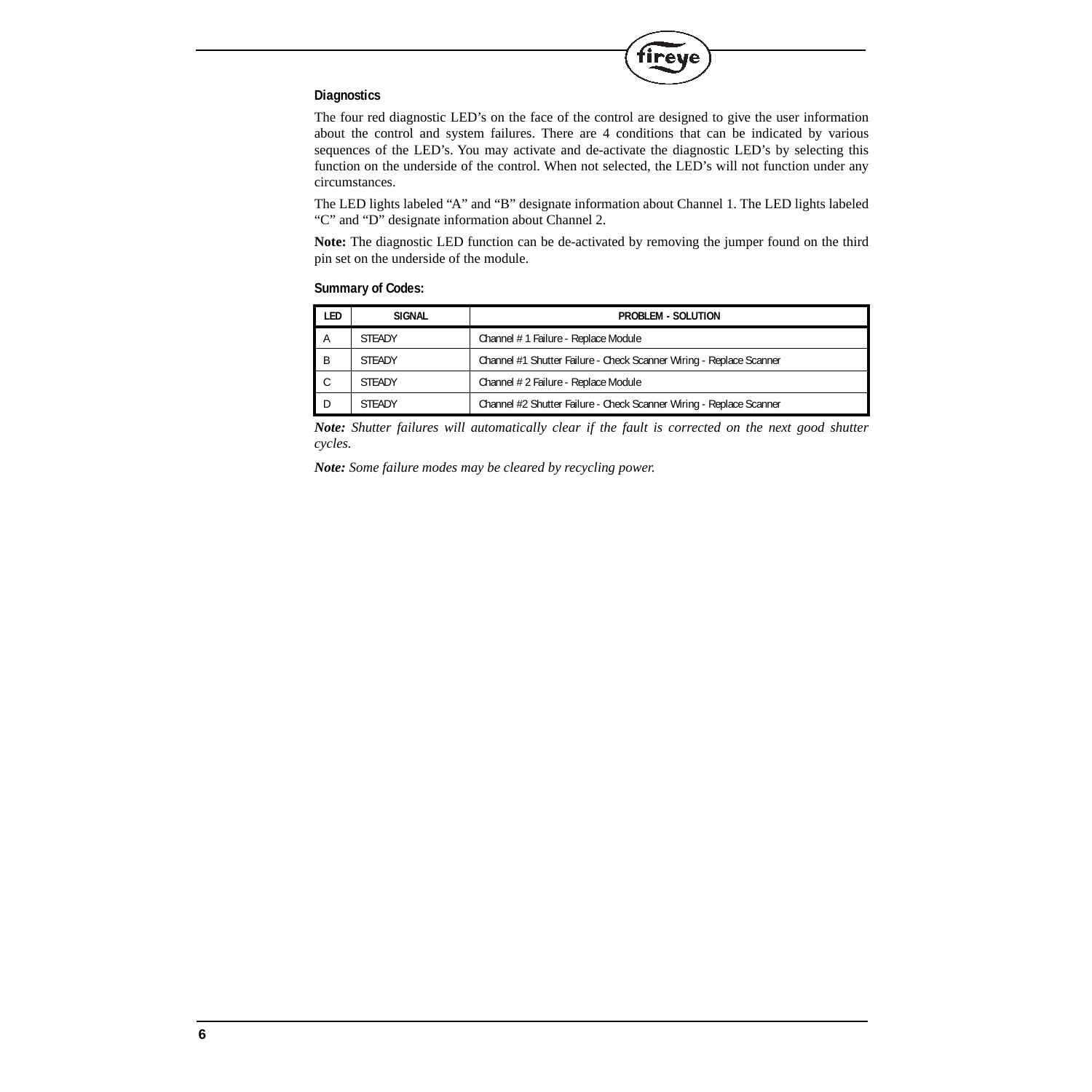# **FLAME FAILURE RESPONSE TIME (FFRT)**

FFRT stands for flame failure response time. This is the maximum elapsed time from the loss of flame to the de-energizing of the flame relay and the opto-isolated transistor (open collector) output. The actual time is slightly less than the setting number. For instance, if you chose 4 seconds, the actual timing of FFRT is slightly less than four seconds.

R

ıе

'irev

The selection of FFRT is made using jumper plugs found on the underside of the FlameWorx II module. You must first remove the insulation paper to expose the FFRT window. Note the following series of pictures.





The possible settings are 1,2,3 and 4 seconds. In all cases, the actual flame failure response time is slightly less than the chosen value.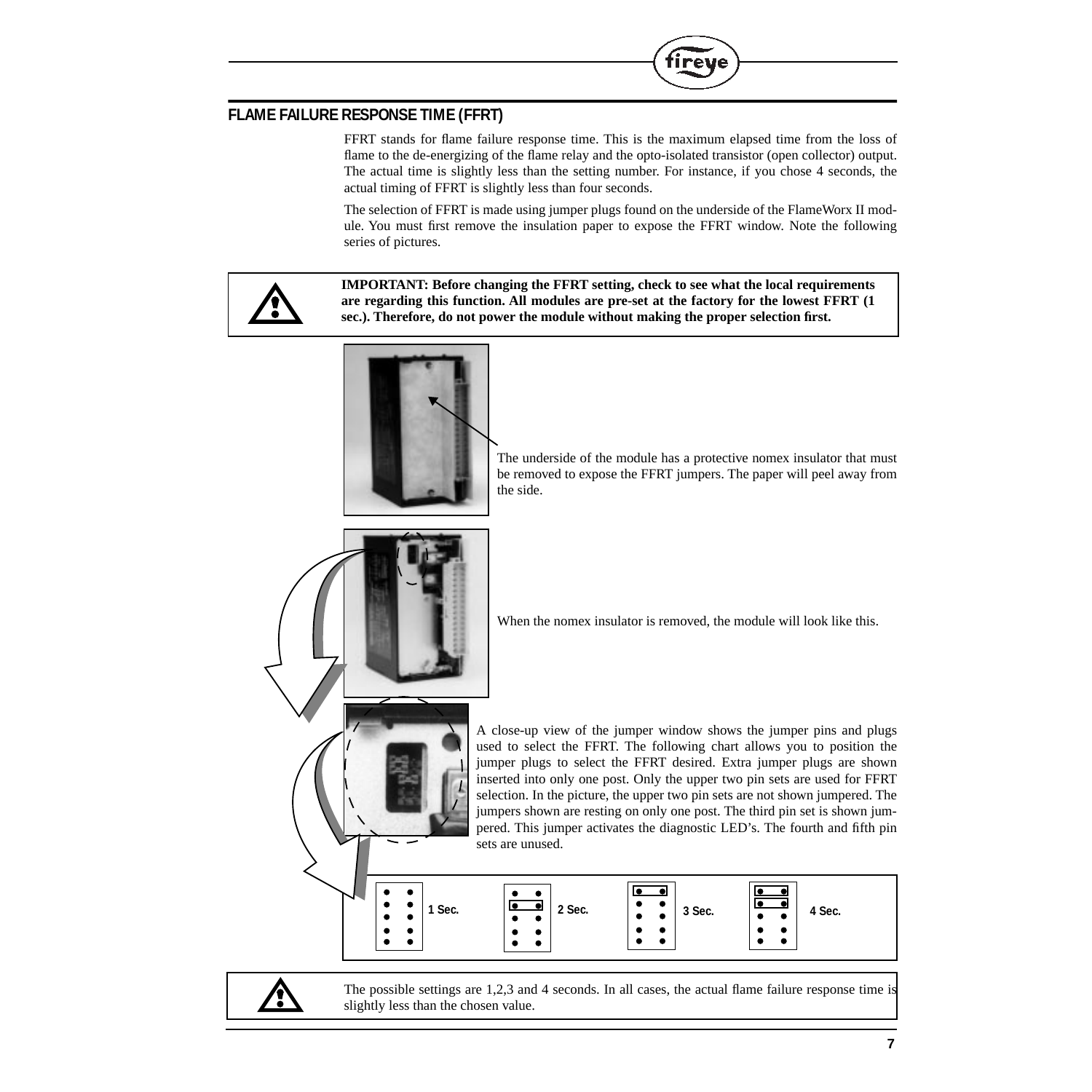

### **Flame Relay Outputs**

Two independent relays are available as outputs on the control. There is a Single Pole Double Throw relay for each of the two channels. Channel #1 relay output is found on terminals 28 (COM), 29 (NO) and 30 (NC) of the wiring base. Channel #2 relay output is found on terminals 27 (COM), 26 (NO) and 25 (NC). Use the same voltage on both channels.

Each relay will energize independently when flame is sensed at its designated flame scanner. The relay will de-energize when flame is not seen by the flame scanner after the selected FFRT timing.





**NOTE: It is advisable to test the load circuit before mounting the FLAMEWORX II on the wiring base, to make certain that the current is within the relay ratings.**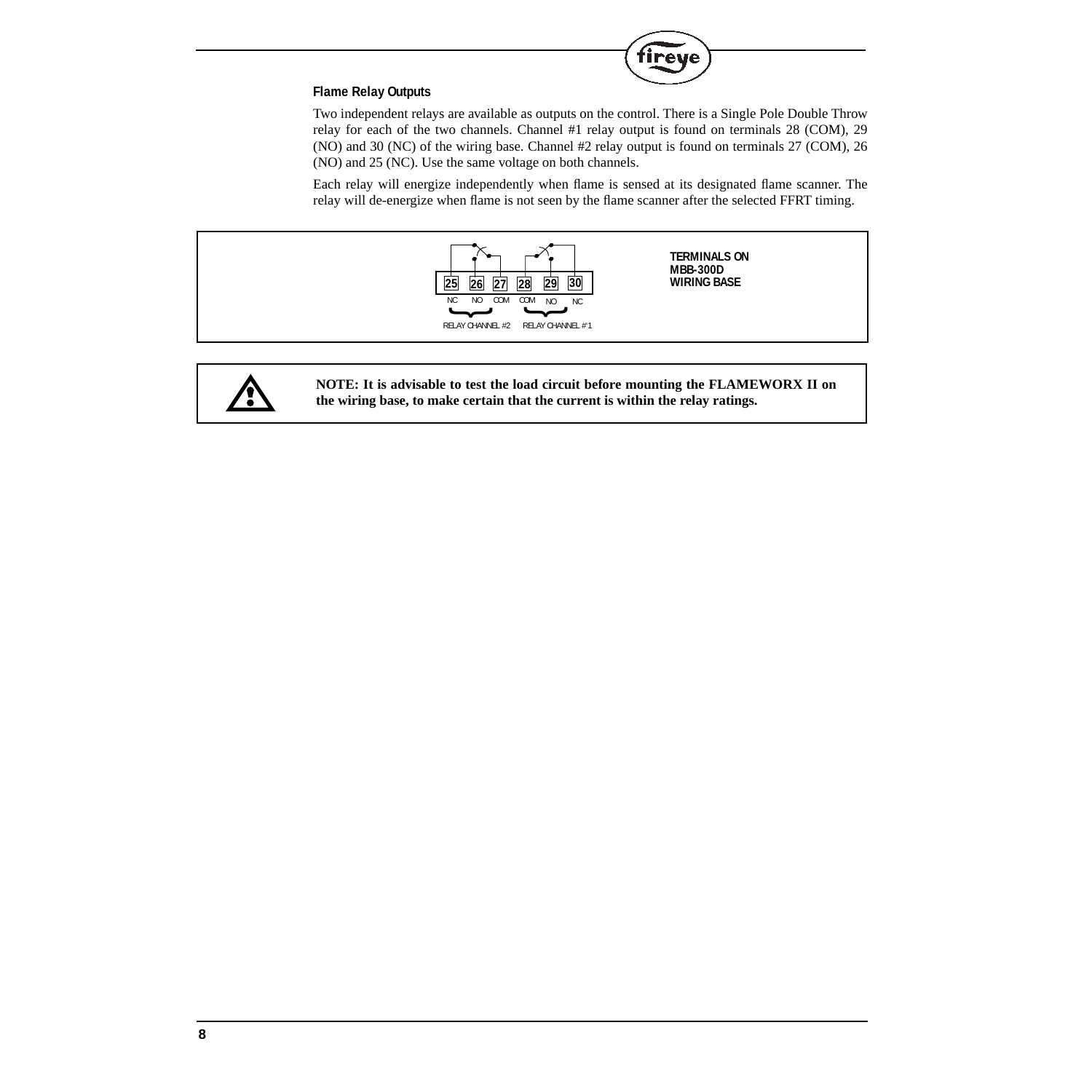

#### **Opto-Isolated Outputs**

Two opto-isolated transistor (open collector) outputs are available on each module, one for each channel. The outputs act as a DC voltage switch. **They should not be used as a safety input.** Their use is specifically designed as a DC voltage input to low current devices such as Programmable Logic Controllers (PLC's). You must be cautious to maintain proper polarity when using these outputs and the DC voltage should be less than 32 volts. They will not function on AC voltage circuits.

Channel  $#2$  output can be found on terminals 15 (-) and 16 (+). Channel  $#1$  output can be found on terminals 17 $(-)$  and 18 $(+)$ .

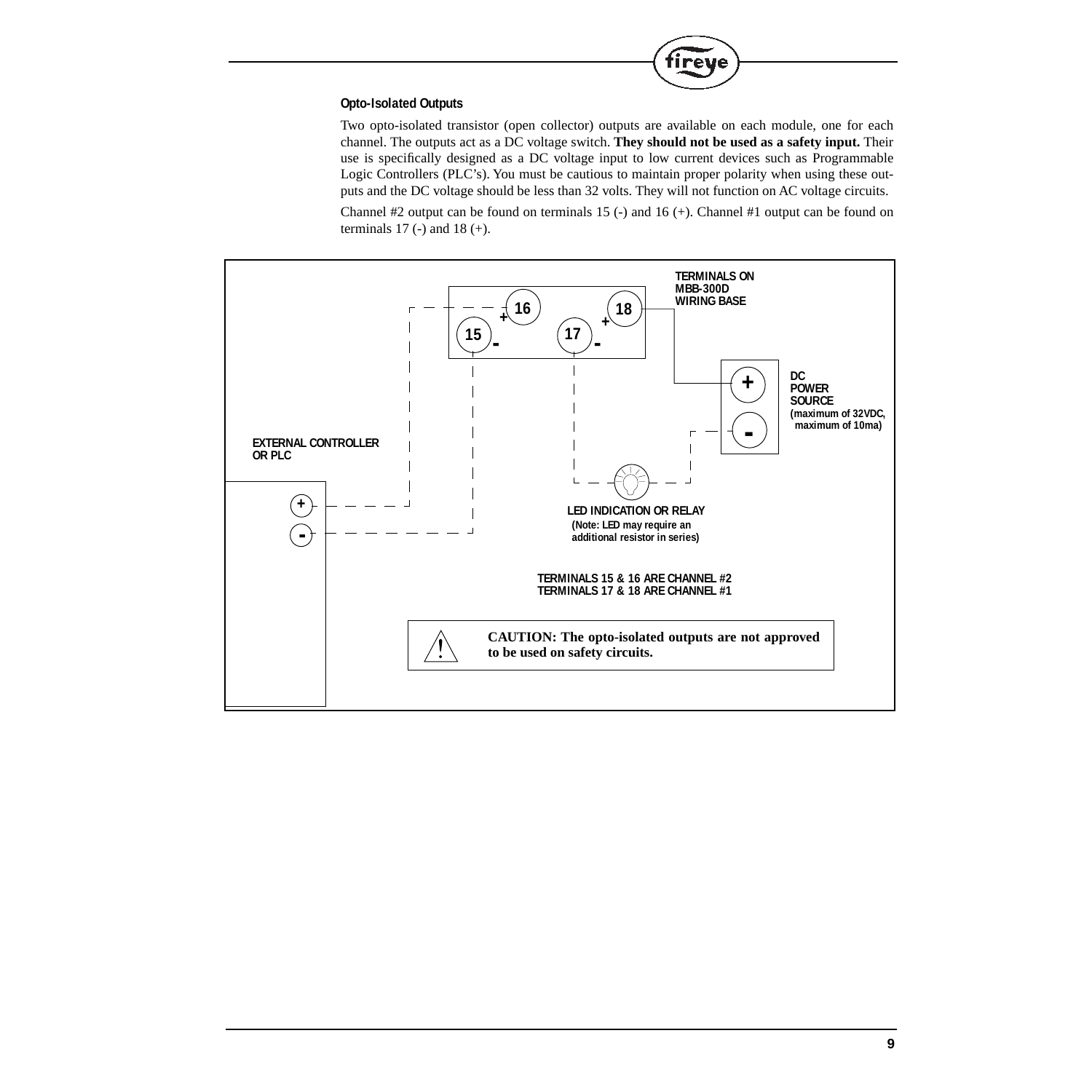# **INSTALLATION GUIDE AND INSTRUCTIONS**

### **MBB-300D WIRING BASE**



### **DIN MOUNTING CLIPS**

One set of DIN mounting clips are shipped in every MBB-300D wiring base. The clips can be installed by removing the four screws that hold the wiring base terminal in place. The clips can be installed for either horizontal of vertical mounting on a DIN rail.



Two MBB-300D wiring bases shown with the two options of DIN clip mounting.

 $^{\circledR}$ 

fireye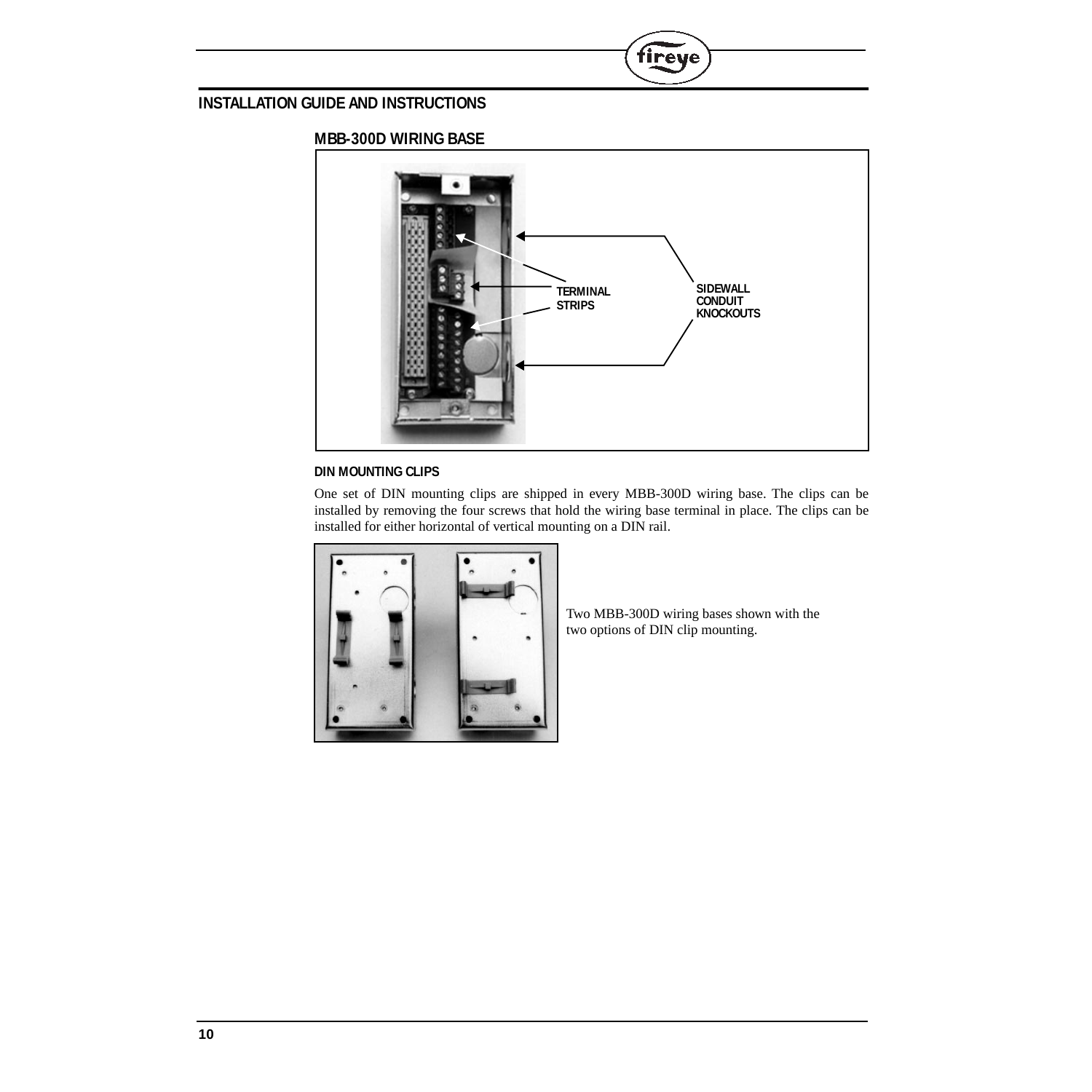### **SCANNER WIRING**



 $\circledR$ 

fireye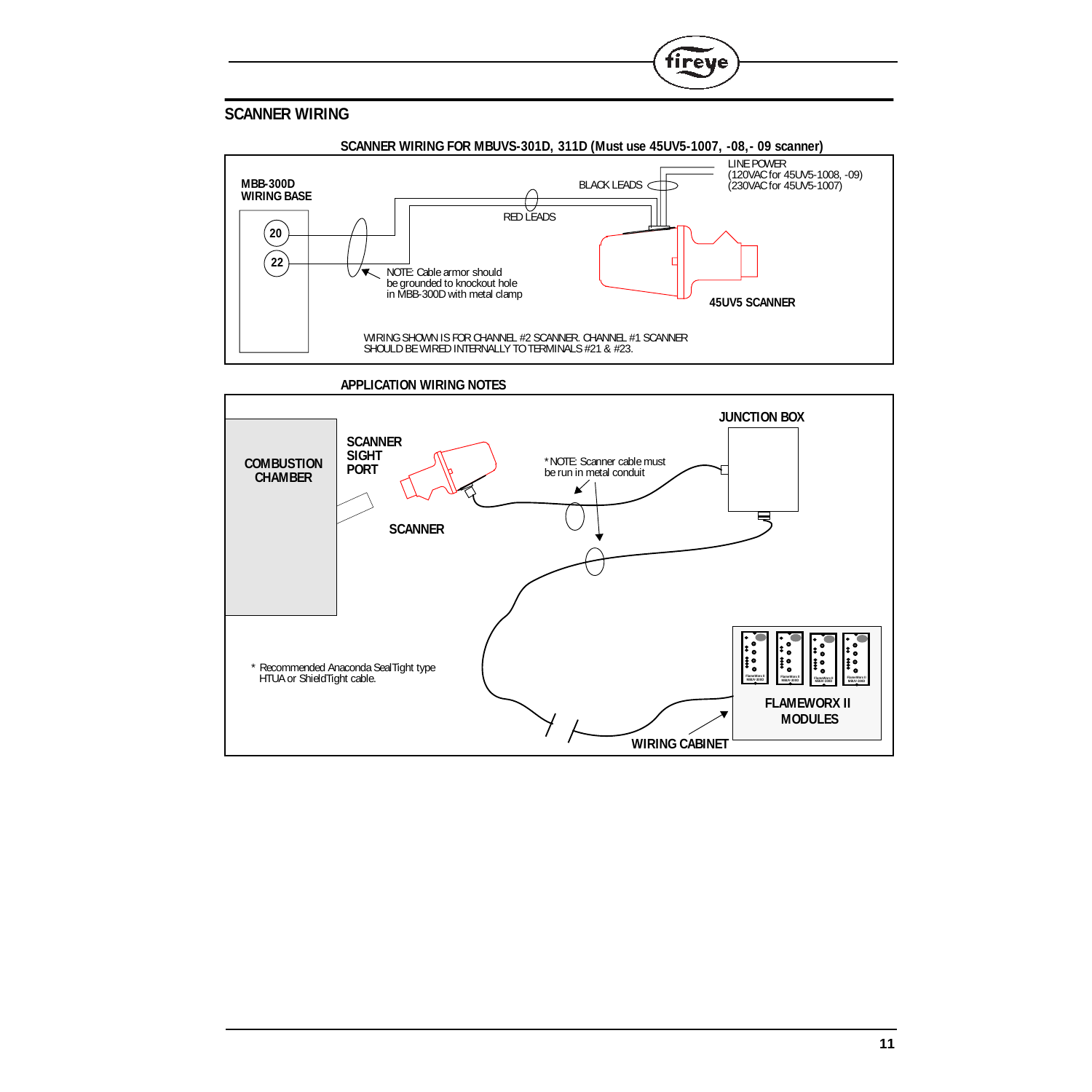#### **SCANNER WIRING NOTES:**

The FlameWorx II system is built to protect against various types of electrical interference. The flame switch and the scanner each have a metal housing. To complete the system protection, the installation technician MUST fully enclose the scanner wires in a continuous outer conductor, which connects the flame switch's wiring base to the scanner housing.

 $^{\circledR}$ 

Standard metal electrical conduit is a suitable outer conductor. Any continuous metal tubing such as rigid conduit or thinwall conduit (also called "electric metallic tubing") is extremely effective.

However, flexible conduit requires special attention. Many common types of flexible metal conduit are made of a spiral-wound metal strip, and not all such material makes a reliable electrical contact between neighboring turns. We recommend Anaconda "ShieldTight" flexible liquid-tight conduit for use with UV scanner wires. We have also found in lab tests that Anaconda type HTUA gave effective protection. Either of these types of EMI-resistant flex conduit uses the same fittings as ordinary liquid-tight conduit. The 45UV5 family of scanner has a 1/2" -14NPSM thread which accepts liquidtight conduit fittings.

The UV1A family of scanners have a permanently attached 1/4" flexible metal conduit, which can be attached to a knockout in a wiring base or junction box using a metal Romex fitting.

It's essential that all joints in the outer conductor be assembled with the appropriate metal conduit fittings, to assure a continuous low-inductance conductive path. Metal junction boxes with metal covers and standard knockout fittings are used to connect one type of conduit to another.

**WARNING: electrical safety codes in some jurisdictions require that scanner housings, or wiring bases, or both be grounded by bonding wires. A properly connected outer conductor will function correctly to suppress interference, regardless of grounding.**



**CAUTION: All scanner leads must be routed through the outer conductor all the way to the wiring base of the flame switch that receives the scanner signal.**

Note that if the wiring base is mounted inside a control cabinet, the outer conductor must be carried without a discontinuity throughout the cabinet wall to the wiring base. Perhaps the simplest method is a short piece of appropriate flexible conduit inside the cabinet, with a female-threaded fitting replacing the locknut where the external conduit fitting is attached. Alternatively, the conduit wiring base could be grounded to the cabinet with a bonding wire to meet the requirements of local electrical codes.

#### **FLAME SWITCH POWER WIRING INSTALLATION**

The ground terminal of each low-voltage and high-voltage power supply must be connected to the metal housing of the wiring base or ground terminal inside. Use a short, heavy wire (18 AWG or larger).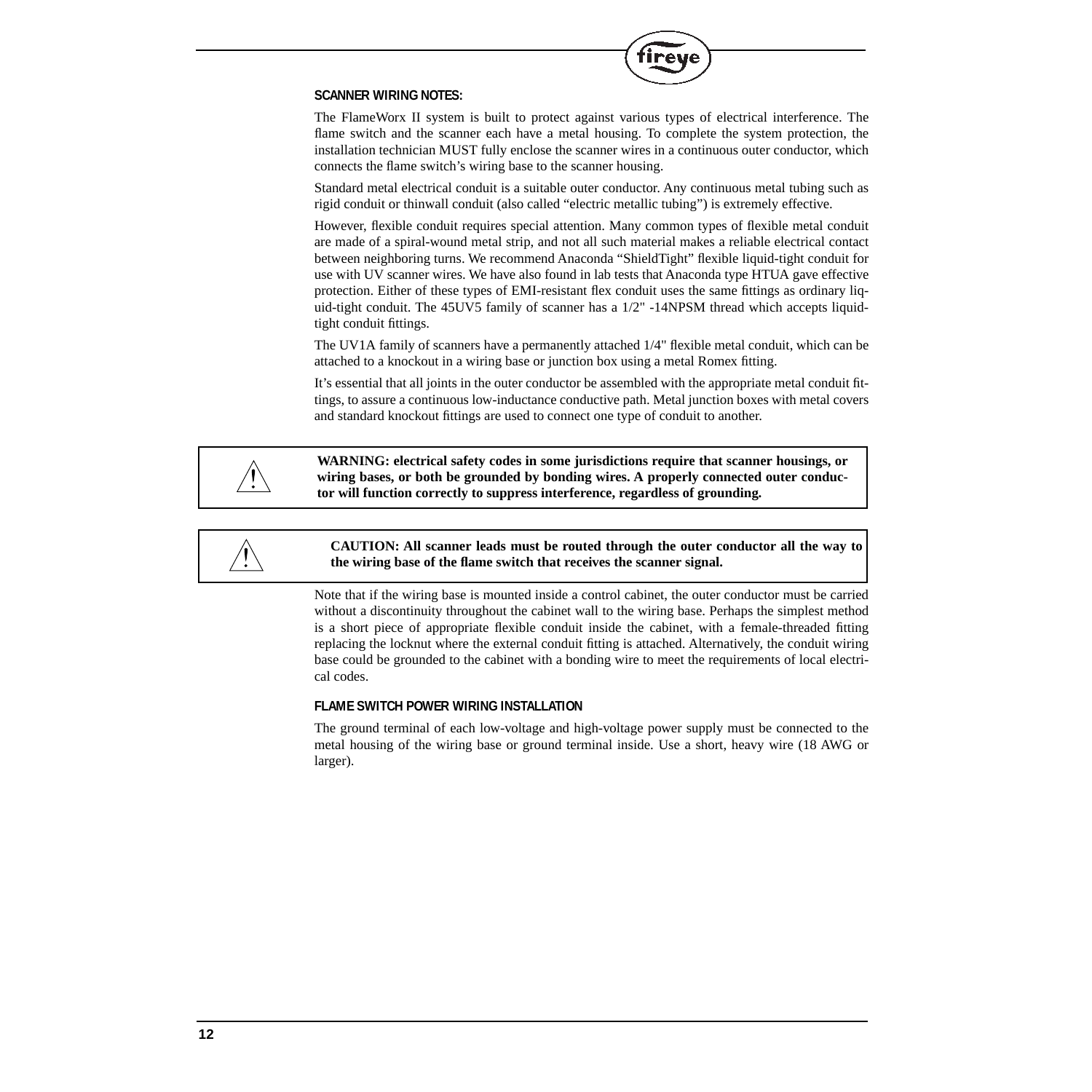

### **EXAMPLE OF FLAME SCANNERS #1 AND #2 TO BE USED WITH MBUVS MODELS**



| <b>MODEL</b> | <b>MOUNTING</b><br><b>THREADS</b> | <b>SHUTTER CYCLE</b><br><b>PERIOD</b>  | <b>BI ACK I FADS</b><br><b>SHUTTER</b> | <b>RED LEADS</b><br><b>SIGNAL</b> |
|--------------|-----------------------------------|----------------------------------------|----------------------------------------|-----------------------------------|
| 45UV5-1007   | $1"$ BSP                          | 0.4 Seconds Closed<br>3.6 Seconds Open | 230 VAC                                | 560 VAC<br>from Control           |
| 45UV5-1008   | $1"$ BSP                          | 0.4 Seconds Closed<br>3.6 Seconds Open | 120 VAC                                | 560 VAC<br>from Control           |
| 45UV5-1009   | 1" NPT                            | 0.4 Seconds Closed<br>3.6 Seconds Open | 120 VAC                                | 560 VAC<br>from Control           |

# **UV SCANNER OUTLINE DIMENSIONS**



**shielded to prevent electrical noise from generating a false flame signal to the control.**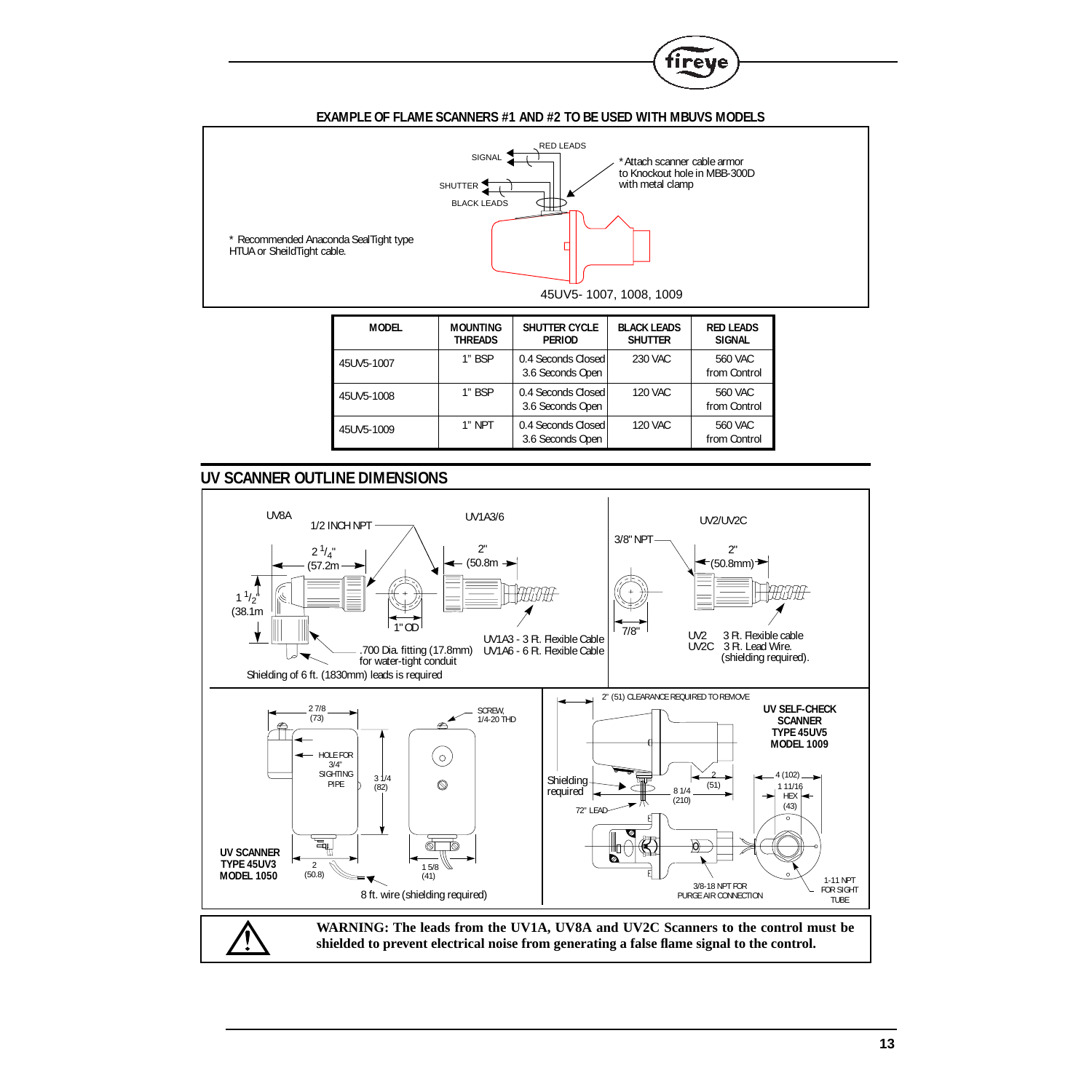## **WIRING DIAGRAMS AND TYPICAL SYSTEM**



**WARNING: A continuous outer conductor between scanner housing and wiring base is mandatory**

 $^{\circledR}$ 

**Tireve** 







**CAUTION: When using the wiring knock-out holes, make sure that the proper installation hardware is used to avoid allowing any objects to be inserted into the holes where they may become in contact with live power.**



**WARNING: You MUST use the same phase AC line voltage on both output relays and you MUST NOT power one relay with AC and the other with DC.**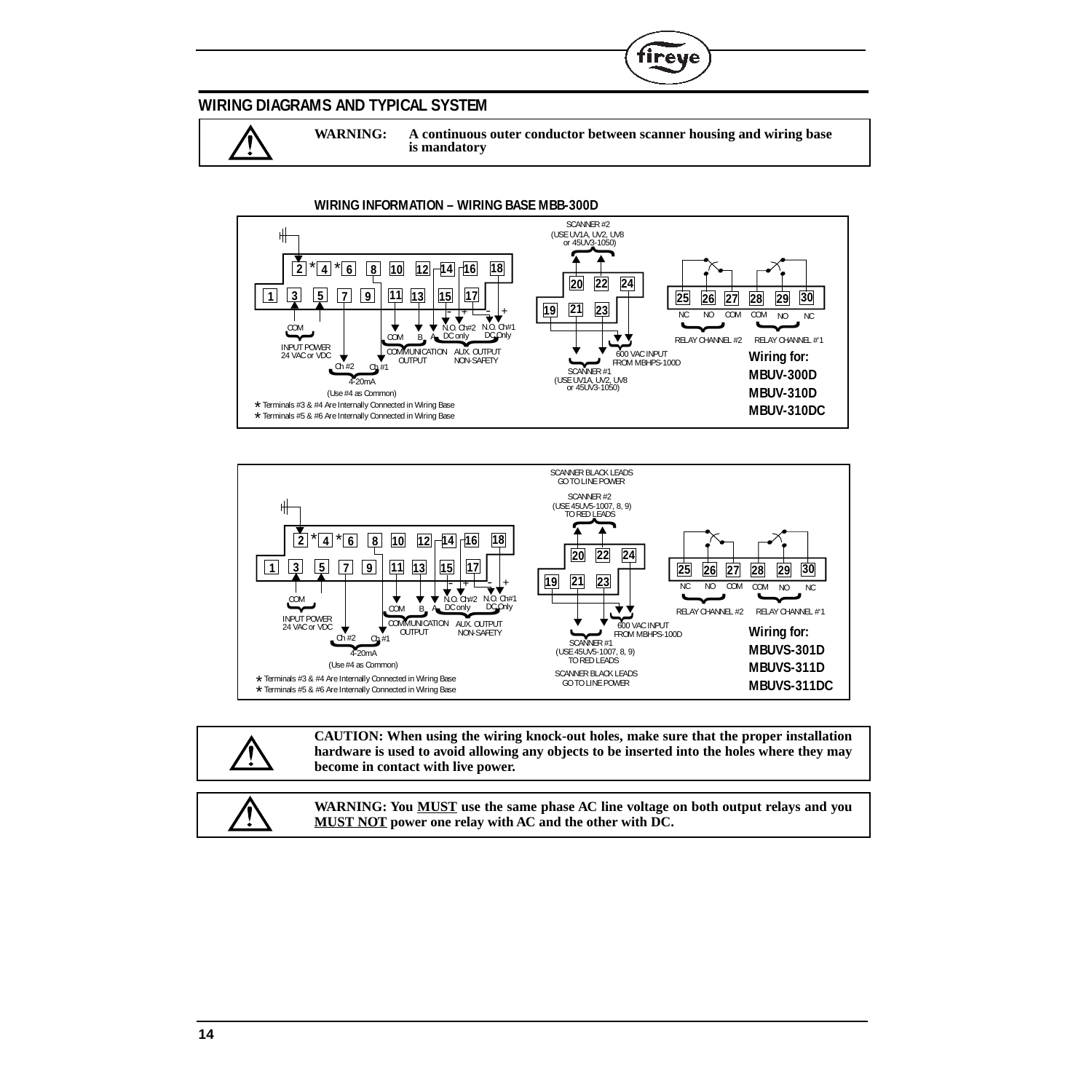### **COMMUNICATION**

Two modules with a communication board are available. The modules with built-in communication board will not be able to write any information to the main operational board. Its function is only to read operational data and translate it to the communication network. This communication function provides access to information remote from the modules using an RS485 network.

 $^{\circledR}$ 

ırev

The communication board can be set to transmit information in MODBUS protocol format or in ASCII text. It includes the following pieces of information:

Identify the module type as being a UV, UVSC Hours of operation of the Communication Module Hours of operation of the Flame Channel #1 having flame relay energized Hours of operation of the Flame Channel #2 having flame relay energized Number of cycles of the Flame Channel #1 flame relay (1 cycle is one on-off of the relay) Number of cycles of the Flame Channel #2 flame relay State of the Flame relay of Channel #1 State of the Flame relay of Channel #2 Analog value of the Channel #1 flame signal Analog value of the Channel #2 flame signal

The following error messages are also available on the communication network:

Channel #1 failure rendering the unit inoperative and module must be replaced

Channel #2 failure rendering the unit inoperative and module must be replaced

Channel #1 shutter failure of the UV self check scanner

Channel #2 shutter failure of the UV self check scanner

The MODBUS address of each controller is set using DIPSWITCHES.

A software package will be available to operate as a master and run on a PC. This will allow a user to configure the system, record present status of all units, poll all modules, provide data logging capability for all information, create a dial out function on preset parameters, keep a library of sites, dial out at user prompt or automatically, be permanently connected to the network, provide graphic representation of the system configuration.

#### **Interfacing Options**

A set of 12 switches, accessible from the back of the unit, will control the three user selectable operating parameters: communication protocol, BAUD rate and unit address.

Two protocols are available: MODBUS RTU slave and a single function ASCII output.

#### **MODBUS RTU Protocol:**

When configured as a MODBUS slave, the unit will respond to the master controller's request for single or block register read. The unit will only respond to a read request if the message satisfies the following two conditions:

- **1.** The message must be valid. Meaning that the message must begin after a 3.5 MODBUS state time idle period and end with a valid CRC16 checksum.
- **2.** The message's MODBUS address must match the unit's user selectable address.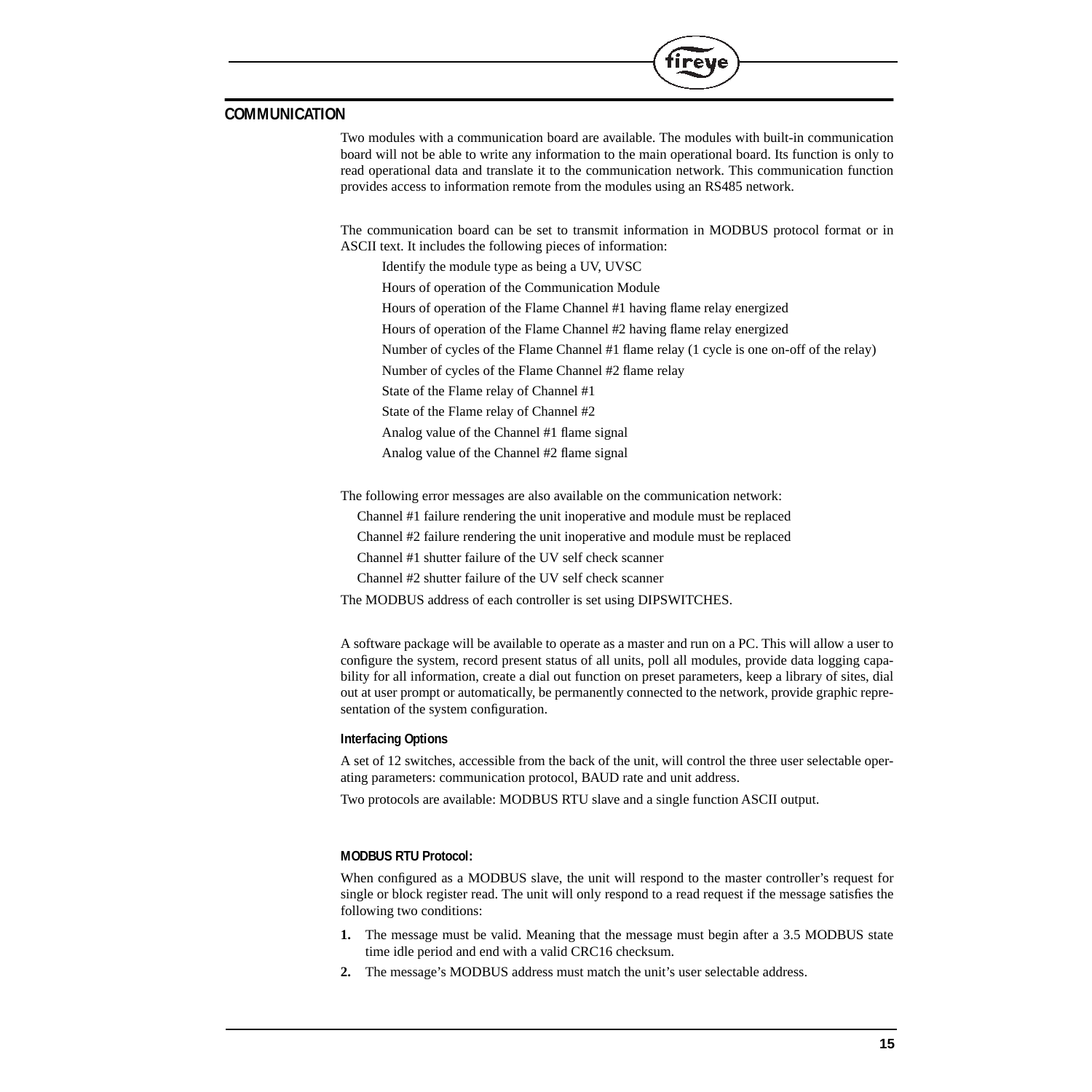

When configured as a single function ASCII output, the unit will respond to the master controller's request to send when the string if formatted as "SEND XX" (where XX is the unit's user selectable address). If the command's address matches the unit's address, the unit will dump an ASCII message when the command terminating CR (Carriage Return) or LF (Line Feed) is detected.

R.

tireve

#### **BAUD Rate:**

There will be four selectable BAUD rates: 19200, 9600, 2400 and 1200. Port settings shall be 8 data bits, no parity, with 1 stop bit.

#### **Unit Address:**

There will be 32 selectable addresses, 1-32.

#### **MODBUS Memory Map**

| <b>HOLDING REGISTER</b> | <b>VALUE</b>                                               |
|-------------------------|------------------------------------------------------------|
| 1                       | Hours of operation (LSW)                                   |
| 2                       | Hours of operation (MSW)                                   |
| 3                       | Hours that Flame Relay # 1 is energized (LSW)              |
| 4                       | Hours that Flame Relay # 1 is energized (MSW)              |
| 5                       | Hours that Flame Relay # 2 is energized (LSW)              |
| 6                       | Hours that Flame Relay # 2 is energized (MSW)              |
| 7                       | Number of cycles of Flame Relay #1 (LSW)                   |
| 8                       | Number of cycles of Flame Relay #1 (MSW)                   |
| 9                       | Number of cycles of Flame Relay #2 (LSW)                   |
| 10                      | Number of cycles of Flame Relay #2 (MSW)                   |
| 11                      | State of flame relays (LSB), Identity of module type (MSB) |
| 12                      | Analog value of Channel #1 flame signal                    |
| 13                      | Analog value of Channel #2 flame signal                    |
| 14                      | FFRT (LSB), Software Revision (MSB)                        |
| 15                      | Error messages (LSB = $#1$ , MSB = $#2$ )                  |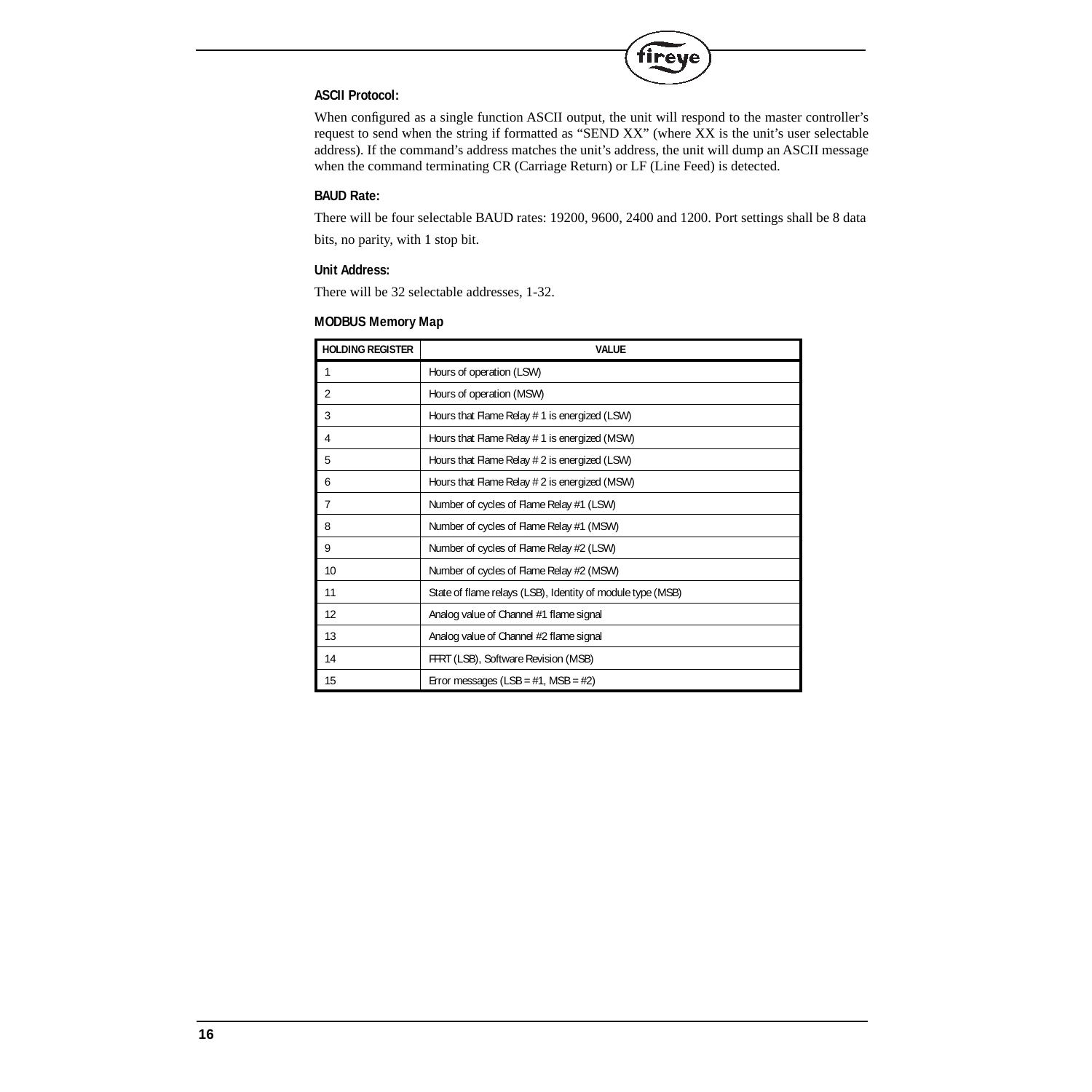

 $(\widehat{R})$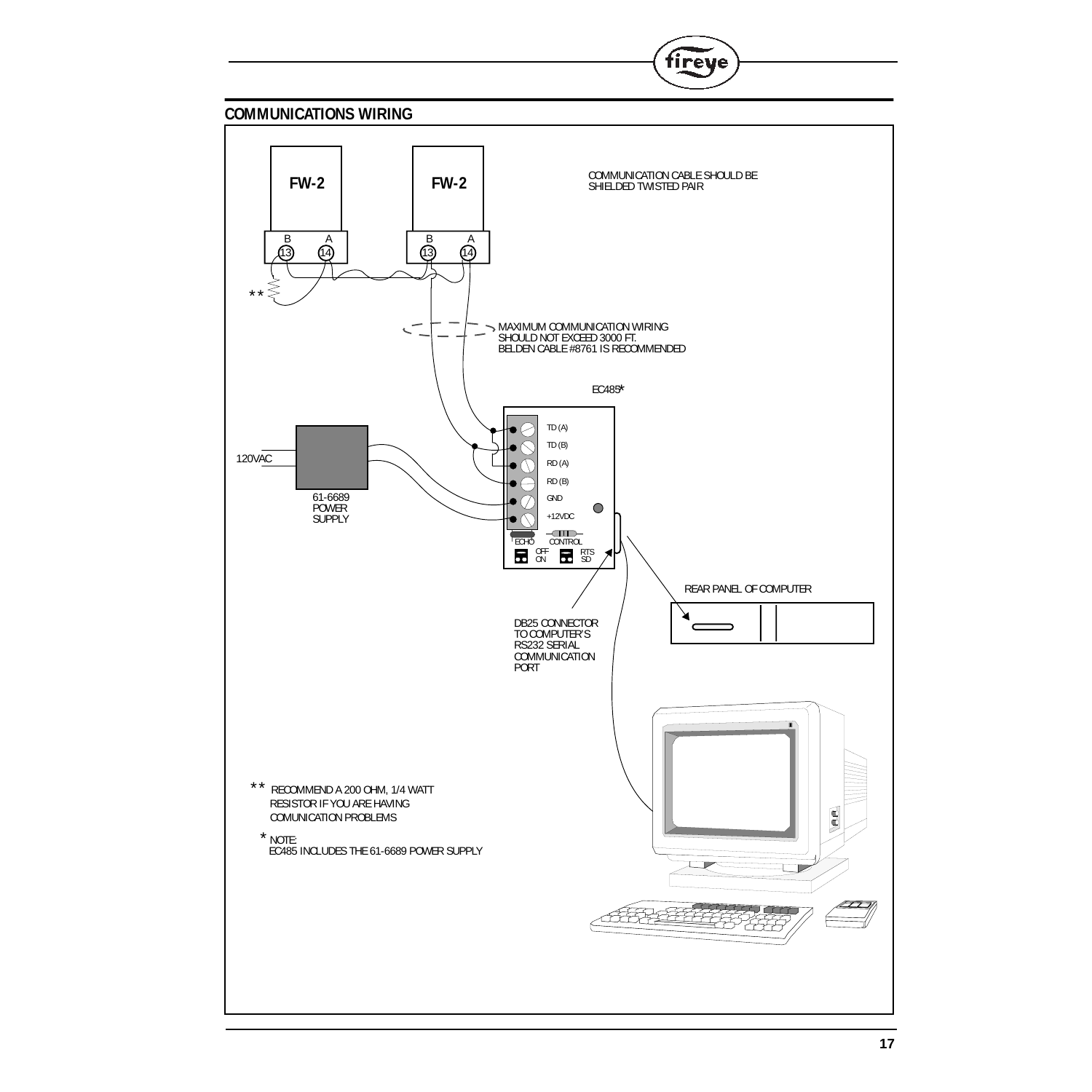# **CONVERSION INSTRUCTIONS TO REPLACE A FIREYE MBUV-100D OR MBUVS-100D WITH A FLAMEWORX II**

#### **Description**

When converting a Fireye MBUV or MBUVS-100D to a new MBUV or MBUVS-300 Series product, you **MUST REPLACE** and **REWIRE** the wiring subbase. Follow the instructions shown below.

 $^{\circledR}$ 



**CAUTION: This conversion should be preformed by a qualified service technician of electrician. Please contact your local Fireye distributor or representative to identify a local service contractor.**

#### **Replacement Instructions**

- **1.** Disconnect all power to installation.
- **2.** Remove the existing MBUV or MBUVS-100D from its wiring sub-base by loosening the screws found on the top and bottom of the module.
- **3.** Remove and tag all wires with the terminal number that it was connected to on the 60-2537 subbase.
- **4.** Remove the sub-base from it's mounting location. If the installation uses DIN Rail Mounting, you will have to install the two DIN clips on the new MBB-300D wiring base. The clips and mounting screws are in the wiring base packaging. If DIN mounting is not used, you will have to mount the new base using holes found in the bottom surface.

*NOTE: The width of the new module is identical to the MBUV & MBUVS-100D. The height and weight are slightly larger.*

**5.** Wire the new module using the following location diagram. If there was no wire connected to a particular terminal on the original sub-base, do not be concerned about filling the new terminals.

| MBUV/MBUVS-100D |                          | <b>MBUV/MBUVS-300D SERIES</b> |
|-----------------|--------------------------|-------------------------------|
| Terminal #1     | Connect to $\rightarrow$ | Terminal #19                  |
| Terminal #2     | Connect to $\rightarrow$ | Terminal #24                  |
| Terminal #3     | Connect to $\rightarrow$ | Terminal #21                  |
| Terminal #4     | Connect to $\rightarrow$ | Terminal #23                  |
| Terminal #5     | Connect to $\rightarrow$ | Terminal #20                  |
| Terminal #6     | Connect to $\rightarrow$ | Terminal #22                  |
| Terminal #7     | Connect to $\rightarrow$ | Terminal #29                  |
| Terminal #8     | Connect to $\rightarrow$ | Terminal #28                  |
| Terminal #9*    | Connect to $\rightarrow$ | Terminal #30                  |
| Terminal #10**  | Connect to $\rightarrow$ | Terminal #25                  |
| Terminal #11    | Connect to $\rightarrow$ | Terminal #27                  |
| Terminal #12    | Connect to $\rightarrow$ | Terminal #26                  |
| Terminal #13    | Connect to $\rightarrow$ | Terminal #5                   |
| Terminal #14    | Connect to $\rightarrow$ | Terminal #3                   |

*\* If the Jumper Plug JP4 is connected to positions 1&2 on the board, then a remote 4-20mA meter is being used. Connect the wire removed from Terminal #9 on the 60-2537 sub-base to Terminal # 8 on the new MBB-300D sub-base.*

*\*\* If the Jumper Plug JP5 is connected to positions 1&2 on the board, then a remote 4-20mA meter is being used. Connect the wire removed from Terminal #10 on the 60-2537 sub-base to Terminal #7 on the new MBB-300D sub-base. The new FlameWorx II product provides more features than were found on the previous version. Check the technical bulletin to identify all of the functions and proper wiring.*

Ŵ

**CAUTION: Be sure to install an earth ground to Terminal #2 on the MBB-300D**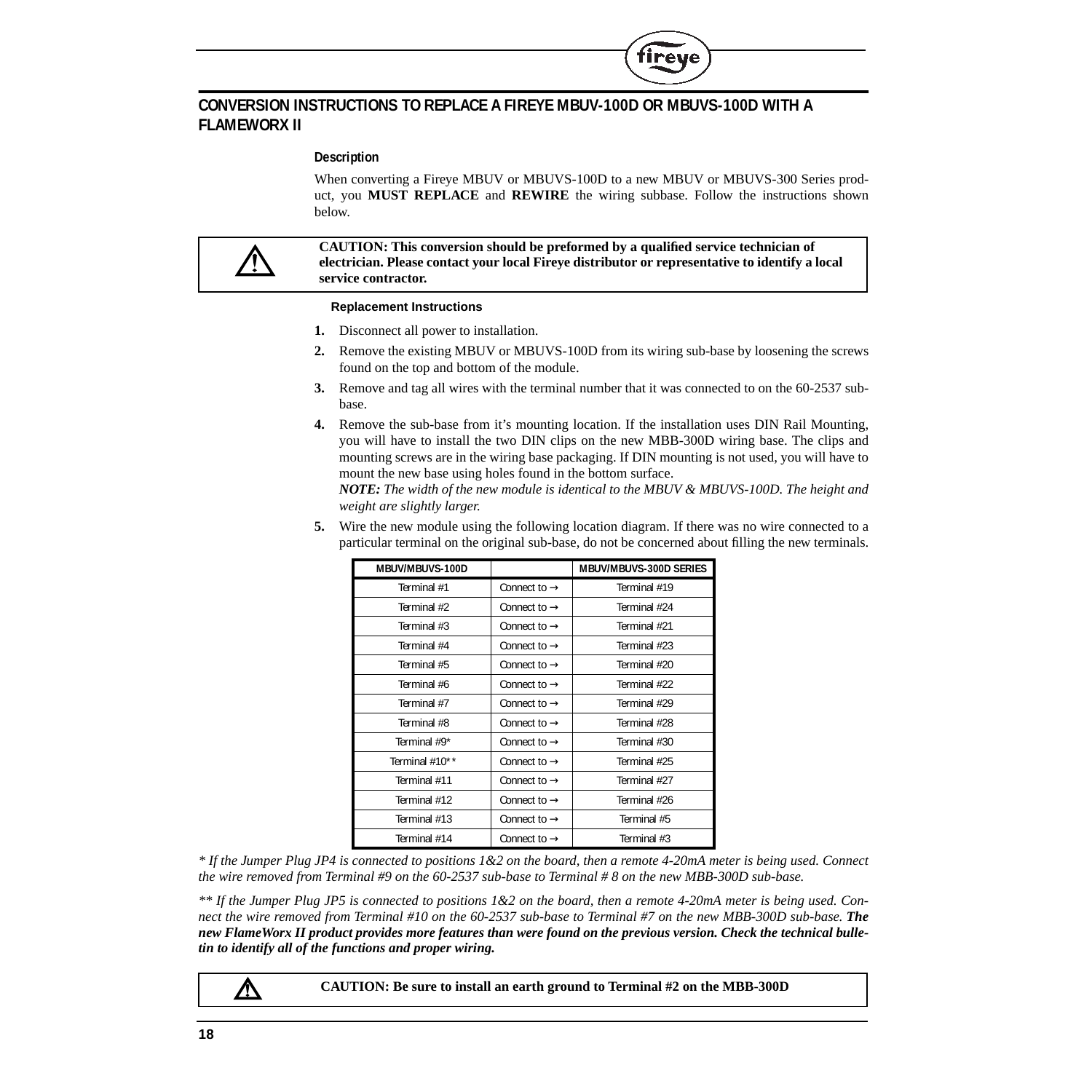